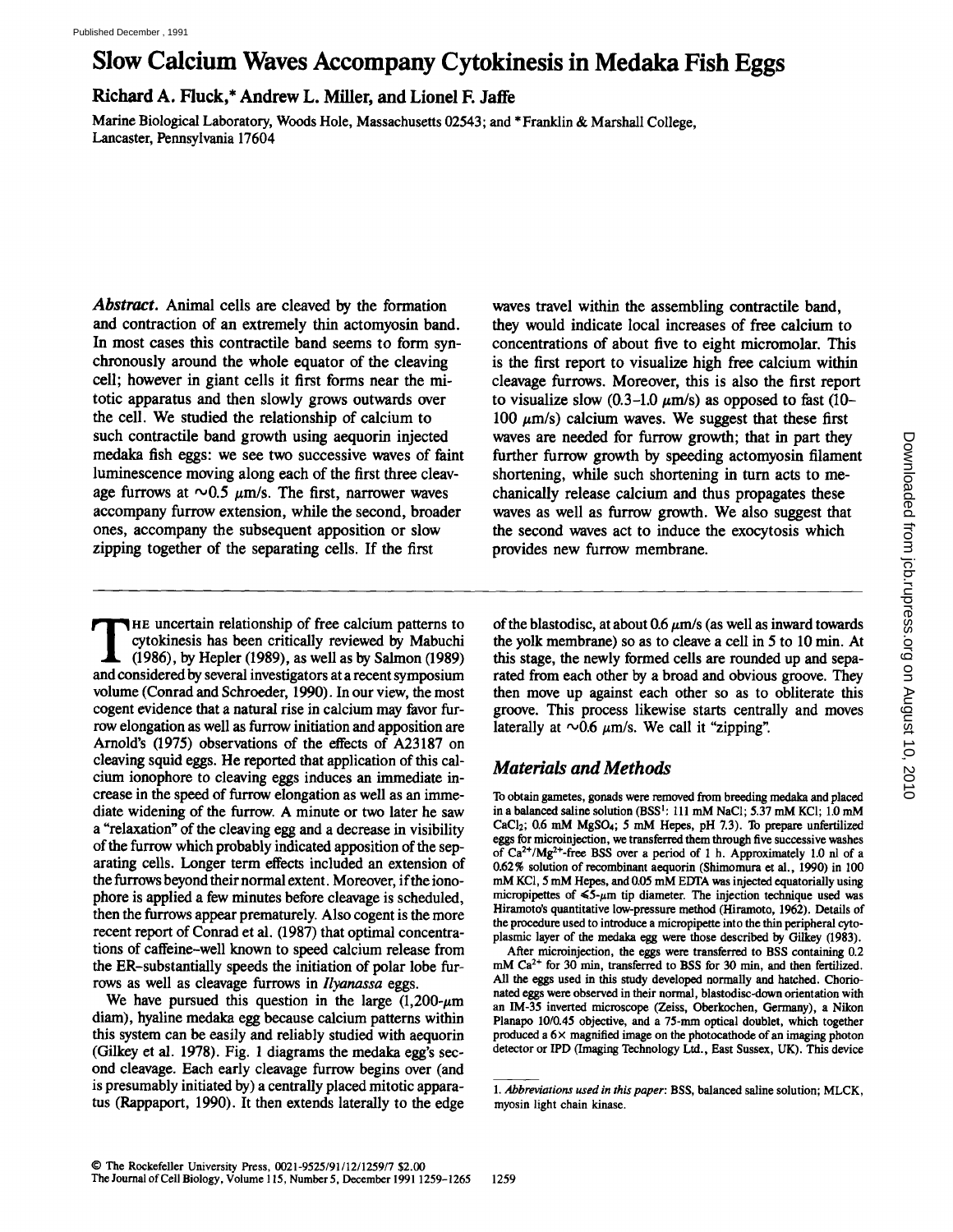

Figure 1. Diagram of the two structural waves which occur during the second cleavage of the medaka egg. A and B indicate the furrowing wave,  $C$  and  $D$ , the zipping wave.

consists of a microchannel plate intensifier with a resistive anode as the positional encoder (Speksnijder et al., 1990).

The raw data from the IPD system consists of a sequential record of photon positions and times, measured one at a time. This system will record up to around 100,000 photons per second. Since we never encountered more than about 30 photons per second, system saturation was never a problem. Images were generated by accumulating data over any desired interval and representing multiple photons per pixel with a color scale. Photon collection was briefly (2 s) interrupted at appropriate intervals to record brightfield images of the eggs. This allowed us to compare luminescent and bright-field images as the relatively slow process of cytokinesis proceeded . Moreover, we separately analyzed time lapse recordings of brightfield images of cleaving blastodiscs. This allowed us to compare the average velocities of structural waves and calcium waves .

### Results

Fig. 2 shows the two calcium waves during a representative second cleavage, while Fig. 3 shows computer-smoothed profiles taken from this "pixilated" data. Wave velocities were obtained from such smoothed curves. Nine eggs (including two in  $Ca^{2+}/Mg^{2+}$ -free media with 1 mM EGTA) all showed qualitatively similar results; five proved suitably orientated to yield the quantitative data shown in Table I. By comparing such luminescent light images with (intermittent) transmitted light images, we learned that each cleavage's first calcium wave starts within a minute or two of the start of furrowing and likewise ends within a minute or two of the end of the furrowing process; while each second calcium wave has this same relationship to the zipping process . A similar 1 to 2 min (and thus 30–60  $\mu$ m) uncertainty held for the possible coincidence of calcium waves and furrowing or zipping during their progress. These conclusions are based upon the fact that we never clearly saw calcium waves precede or follow furrowing or zipping and the fact that it took <sup>1</sup> to 2 min to accumulate enough photons to clearly localize the front of an advancing calcium wave. The average velocity of both furrowing and zipping proved to be about 0.6  $\mu$ m/s. This figure is within 20% of the corresponding calcium wave speeds (Table I) . So we conclude that the calcium waves "accompany" the structural ones.

As the first calcium waves move outwards, they are seen to have a width of one or two pixels, which corresponds to 18 to 36  $\mu$ m in our system. Structural data from many other cells indicate that the contractile bands in medaka eggs should be about 10- to  $20-\mu m$  (or approximately one pixel) wide (Schroeder, 1990). This then suggests that the calcium waves form and spread within the extending contractile bands. Assuming this to be true, one can calculate the peak calcium level during a furrowing wave from the measurements of relative light intensity in blastodisc regions which do and do not include the furrow (the  $R_A$ 's of Table I).

First we converted the measured ratios of light per unit area  $(R_A)$  to  $R_V$ 's, i.e., ratios of light per active cell volume divided by light per resting cell volume. We did this via Equation 1:

$$
R_{\rm v} = R_{\rm A} \cdot \frac{W_{\rm r}}{W_{\rm a}} \cdot \frac{t_{\rm r}}{t_{\rm a}} \tag{1}
$$

where  $W_a$ ,  $W_r$ ,  $t_a$ , and  $t_f$  are the widths and thicknesses of the active and resting regions. We took  $W_a$  and  $t_a$  to be 10 to 20  $\mu$ m and 0.1 to 0.2  $\mu$ m, since these cover the range of known contractile band dimensions in giant cells (Schroeder, 1990).  $W_r$  is 126  $\mu$ m since this is the width of the 7-pixelwide measurement box. We took  $t<sub>r</sub>$  to be 90  $\mu$ m since this is the blastodisc's thickness, since the depth of focus could be seento exceed this value, and since the blastodiscs's depth is much smaller than its width.

The resting level of calcium in the medaka egg cytosol is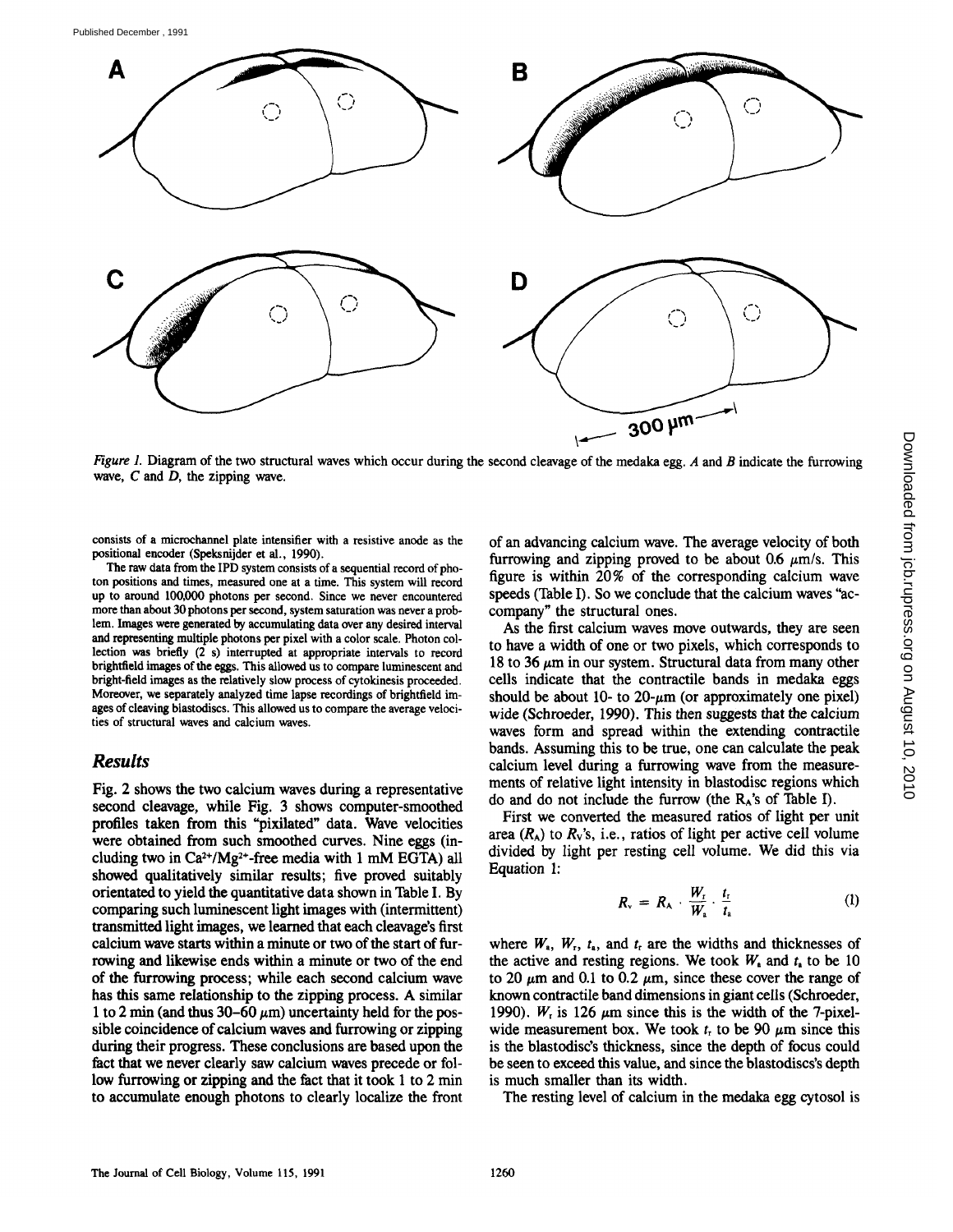

Figure 2. (A) Calcium waves during the second cleavages of medaka egg  $#9$ . The second cleavage furrows arose near the middle of the first furrow (whose ends are marked 7") and grew in the direction of the arrowheads, towards the edges of the blastodisc (marked °2") .  $(B)$  In  $I$ -10, the dashed lines approximate the position of the first cleavage furrow and the perimeter of the blastodisc; this is only an approximation because the blastodisc moves slightly as it undergoes cleavage. As the second furrows formed, the ends of the blastodisc became slightly indented as first shown in 4. This particular blastodisc was tilted out of the optical plane, and we chose to focus on its left half. Each panel shows six minutes of accumulated light, and each successive panel started one minute later. The luminescent wave fronts accompanying furrowing  $(f)$  and zipping  $(z)$  are marked. An analysis of these images is shown in Fig. 3.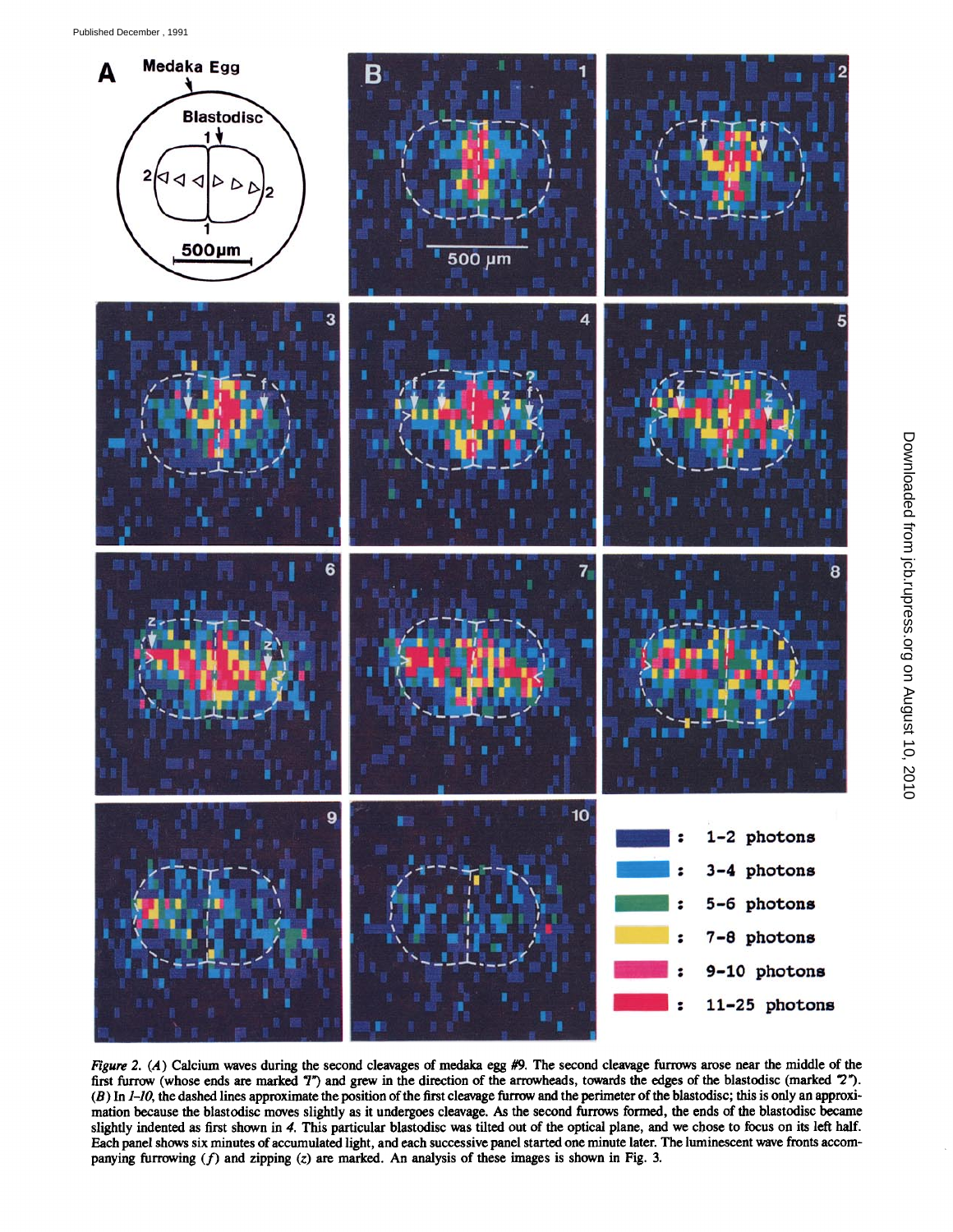

Figure 3. Analysis of the luminescence along the second cleavage furrows shown in Fig. 2. The profiles show photon densities along the forming or formed furrows and were measured within rectangles just wide enough to encompass the waves involved. They show data smoothed with <sup>a</sup> linear convolution filter so as to better reveal the wave fronts . Each profile show photon intensity along the furrow minus average photon intensity near the furrow and came from the photons collected for one minute. Successive profiles in both the furrowing and the zipping series were collected during successive minutes. The point "O" represents the point along the first furrow at which the two furrows arose during the second cleavage ; the solid lines represent the left-hand furrow in Fig. 2 and the dashed lines the right-hand furrow. As noted in the legend to Fig. 2, the left-hand furrow was in better focus and gave clearer results. The velocity of the waves were estimated by measuring the distance between the two wave fronts at successive intervals, computing a velocity, and correcting for scale .

Discussion

The First Calcium Waves and Furrow Elongation

We have seen calcium waves accompany furrow elongation in each of the early cleavages of medaka eggs. These may be usefully compared with the calcium wave which immediately follows fertilization and serves to initiate the development of medaka eggs (Gilkey et al., 1978). Like the fertilization wave, these first furrowing waves seem to peak at rather high calcium levels. Our present estimate (which is discussed below) is that they peak at a local free calcium con-

reported to be about 0.14  $\mu$ M (Schantz, 1985). From this value, from  $R_v$  values and from a graph of aequorin luminescence vs calcium (Blinks, 1982), one can then estimate the peak calcium level in the contractile band region during furrowing to be about 5 to 8  $\mu$ M.

In contrast to the first or furrowing waves, the second or zipping waves are about  $90-130-\mu m$  wide. As expected, these broad waves clearly progress to the edge of the blastodisc. Moreover, these "zipping" waves often persist for 10 to 20 min peripherally. This relatively long persistence was the only feature of the calcium waves to be suppressed by use of a calcium/magnesium-free medium.

### Table I. Quantitative Data from Individual Cleavages

#### Relative intensities,  $R_{\star}$ Wave speeds  $(\mu m/s)$ Egg and Furrowing Zipping cleavage numbers Furrowing Zipping  $\overline{a}$  $\overline{\phantom{0}}$ 5-1 0.54 0.18  $5-2$  1.2 1.8  $3.6$   $4.6$  $6-2$  0.41 0.59 - 4.5  $7-1$  0.52 - 0.52  $7.2$  0.63 0.55 -  $\frac{1}{2}$  $8-1$  0.47  $\qquad \qquad -3.5$  $8-2$  0.42 0.57 3.1 3.1  $9.2$  0.50 0.21 2.4 (14.3)  $9.3$  0.39 0.40 2.7 4.3 Mean  $\pm$ SEM 0.48  $\pm$  0.04 0.47  $\pm$  0.04 2.7  $\pm$  0.5 3.6  $\pm$  0.4

Wave speeds are speeds of the advancing front taken from profiles similar to those in Fig 3. Relative intensities are ratios of photons within a 7-pixel-wide box encompassing the wave peak to such a box over a nearby, inactive region of the blastodisc. Egg  $#8$  was bathed in Ca<sup>2+</sup>/Mg<sup>2+</sup>-free medium containing 1 mM EGTA. The anomalous value in zipping wave 9-2 was ignored in calculating the mean.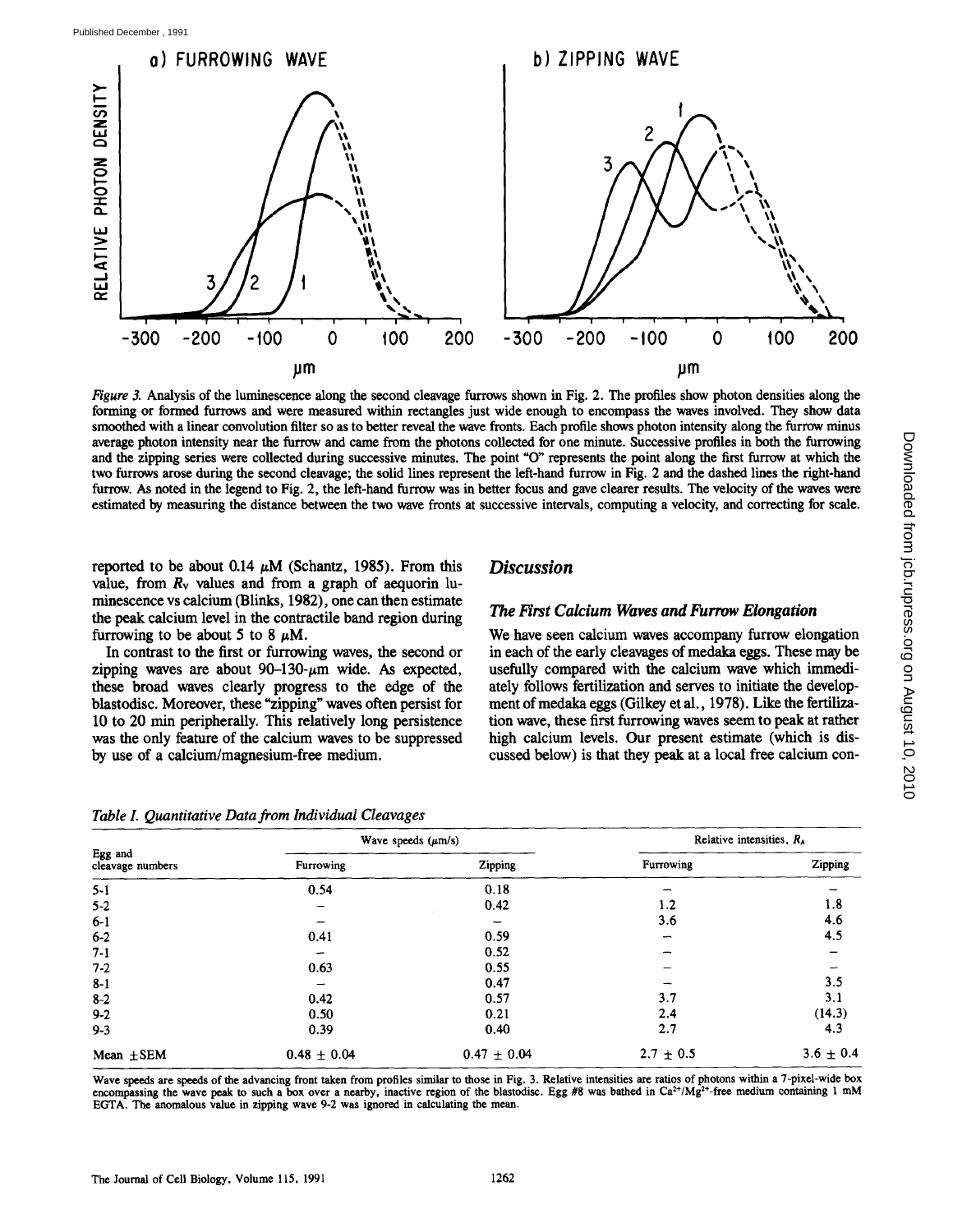centration of 5 to 8  $\mu$ M. This is comparable to the 30  $\mu$ M level estimated for the fertilization wave. However, unlike the fertilization wave-which traverses the whole cytoplasmthey travel through a very narrow (and presumably even shallower) part of the cytoplasm. The first furrowing waves have a width less than our 20  $\mu$ m lateral resolving power and may well have a depth comparable to the 0.1 to 0.2- $\mu$ m depth of the contractile bands. Moreover, the furrowing waves are far slower than the fertilization one. While the latter traverses the activating egg at  $\sim$ 10  $\mu$ m/s, the furrowing waves traverse the dividing blastodisc at about 0.5  $\mu$ m/s and thus about twenty times slower.

Indeed, the calcium waves through cleaving medaka eggs move far more slowly than any hitherto visualized calcium waves. Such waves have been seen in more than two dozen different eggs and somatic cells so far and their speeds range from 10 to 100  $\mu$ m/s (Jaffe, 1991). For this and other reasons we suggest that medaka furrow waves will prove to be the first visualized member of a new class of slow, as opposed to fast, calcium waves. Specifically, we repeat an earlier suggestion that slow calcium waves will prove to accompany all slow surface contractile waves (Jaffe, 1985). The latter are a small but well documented class of 0.3 to 1.0  $\mu$ m/s waves which traverse a variety of eggs during normal development (Schroeder, 1975; Sawai, 1985; Wolf, 1985; Cheer et al ., 1987). There is even a hint of a comparable wave in asymmetrically cleaving PtK2 cells (Sanger et al., 1989; see Fig. 7) . Of particular interest are the surface contraction waves seen in several amphibian eggs. These spread out radially rather than linearly and are of two different types. Hara's "post fertilization waves" start at the sperm entry point and have been studied only in Xenopus (Hara et al. 1977); while the better studied "pre-cleavage" waves start at the animal pole and have been reported in several amphibian eggs (Hara, 1971; Yoneda et al., 1982; Sawai, 1982; Sawai and Yomota, 1990). Cheer et al. (1987) have discussed whether these slow surface contraction waves in amphibian eggs are indeed calcium waves; it would be of great interest to know if further technical advances show them to be such waves or not.

We have estimated the peak local calcium level in the first furrowing wave to be  $\sim$  5-8  $\mu$ M on the assumption that the depth of the high calcium region is comparable to that of the contractile band. This is a plausible but uncertain assumption. Nevertheless, because aequorin luminescence varies with the first power of the aequorin concentration (and thus the depth of the high calcium source) but nearly the third power of the calcium concentration, for this reason, the inferred calcium concentration is surprisingly insensitive to the depth which is assumed. Even if one makes the assumption that the high calcium region is ten times deeper than the contractile band, the inferred calcium concentration is  $\sim$ 3  $\mu$ M. So the high peak calcium (as well as the many minute duration) of the first calcium waves immediately suggest that they are more than an epiphenomenon, that they act back to speed and control growth of the contractile band. Such feedback is further supported by the three reports discussed in the Introduction. Furthermore, we ourselves have observed that injections of 5,5'-dibromo-BAPTA, a calcium buffer with a  $k_D$  of  $\sim$ 5  $\mu$ M, will block cytokinesis in medaka eggs at a final concentration of  $\sim$ 1 mM or more (Fluck, R., A. Miller, Y. Kühtreiber, and L. Jaffe, manuscript in prepara-

tion) . This is just the inhibiting concentration which is theoretically expected for such a buffer if it acts by inhibiting formation of a high calcium zone in the 3 to 10  $\mu$ M range (Speksnijder etal ., 1989). Altogether, the evidence indicates that the first calcium waves act back to speed furrow elongation.

The high intensity and long duration of these waves also suggests that they control furrow growth through more than one molecular target. Moreover, the obvious analogy to smooth muscle contraction suggests that one key molecular target is myosin light chain kinase (MLCK). Two main arguments support this idea. First, there is good reason to believe that MLCK is naturally activated by calcium in the same high 1 to 10  $\mu$ M range (Cassidy et al., 1981; Nishimura et al., 1990 [Fig. 3, control curve]; Means et al., 1982). Second, activation of MLCK would be expected to favor growth of the contractile band and thus of the cleavage furrow. As Mabuchi has emphasized, activated MLCK acts to favor the assembly of both nonmuscle as well as smooth muscle myosins into stable filaments; such myosin filaments in turn can organize actin filaments (Mabuchi, 1986; Mabuchi and Takano-Ohmuro, 1990). Moreover, activated MLCK would be expected to favor actomyosin contraction and in this way extend contractile bands by tightening and aligning a preexisting network of cortical actomyosin filaments (Bray and White, 1988; Cao and Wang, 1990).

Finally, this raises the question of whether contracting bands in turn pull on stretch-sensitive channels ahead of the wave so as to release calcium and thus propagate the wave. Zotin (1964) reported a rapid and persistent wrinkling reaction in fertilized sturgeon eggs in response to prodding with a blunt glass needle. This reaction clearly results from a localized contractile response. Like furrow elongation (Sawai and Yamota, 1990) such wrinkling can be blocked with colchicine. It suggests the presence of stretch-sensitive calcium channels which are attached to cytoskeletal cables. Moreover, cogent arguments against the three formal alternatives to mechanical propagation are available.

One such alternative is that furrow elongation is not a propagated, epigenetic process at all but growth along a preexisting preprogrammed track. This idea seems to be ruled out by several observations on giant amphibian eggs. For example, their first cleavage plane can be rotated up to 90° simply by deforming them before metaphase (Sawai and Yamota, 1990) . A second alternative is growth of the contractile band by terminal addition of actin monomers in the manner of microtubule or microfilament growth. However, actin filaments in the contractile band lack the simple polarity needed for such quasicrystalline growth . A third alternative is that the slow calcium waves, like fast ones, are propagated by calcium-induced calcium release or by some related reaction-diffusion process . Such mechanisms seem most unlikely when one considers just how slow the pertinent calcium release reaction would have to be to explain slow calcium waves. The velocity of such waves is given by the Luther equation, a basic equation for reaction/diffusion waves (Showalter and Tyson, 1987).

$$
V = \alpha \sqrt{\frac{D}{t_{\rm r}}} \tag{2}
$$

where  $V$  is wave velocity,  $D$  is the diffusion constant of the autocatalytic species, (here that of free cytosolic cal-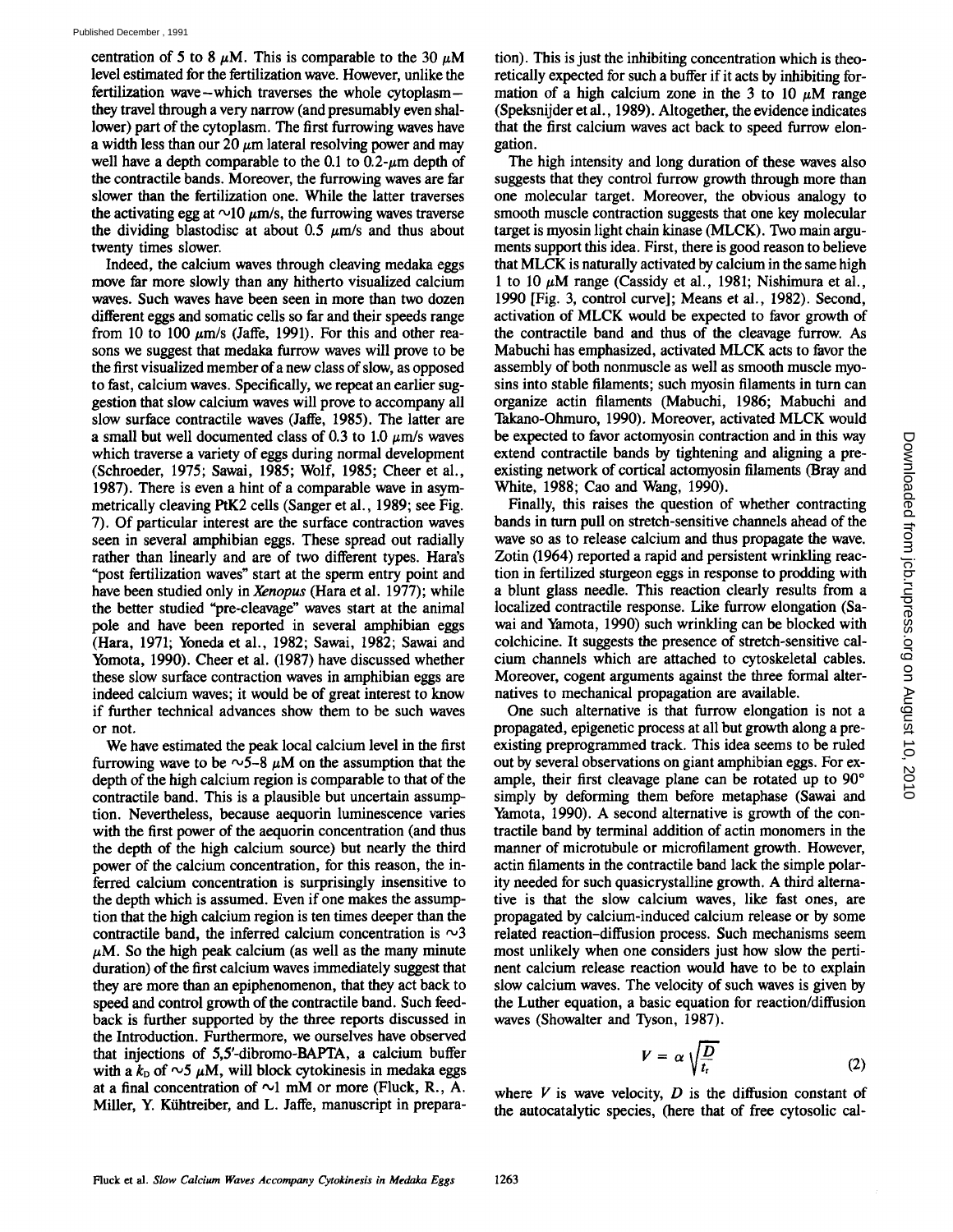

# A) FIRST WAVE

cium ions, which is known to be  $\sim 600 \ \mu m^2$ /s [Donahue and Abercrombie, 1987; Speksnijder et al., 1989]),  $t<sub>r</sub>$  is the reaction time or time taken for Ca<sup>2+</sup> to rise e-fold, and  $\alpha$  is a factor which largely depends on the exact (and in this case unknown) kinetics of the autocatalytic reaction. However,  $\alpha$ quite generally lies between 0.5 and 2 .0 for chemical waves in vitro and proves to be  $\sim$ 1.0 for fast intracellular calcium waves (Jaffe, In press). So we can safely assume that  $\alpha$  is about the same for both fast and slow calcium waves. Application of the Luther equation, then, indicates that  $t<sub>r</sub>$  (found to be 2.5 to 5 s for the first [11 to 16  $\mu$ m/s] wave through fertilizing medaka eggs) would have to rise to a half an hour to explain 0.5  $\mu$ /s slow waves. It is hard to imagine how that could work.

Altogether then, we are led to propose that the first calcium waves are propagated by a traveling cycle in which a local release of calcium induces both assembly and initial contraction of the actomyosin band and that this contraction in turn releases calcium ahead of the growing band by pulling on distant stretch-sensitive calcium channels. These channels might lie in the plasma membrane and be comparable to those in muscle cells (Franco and Lansman, 1990) or they might lie in the ER. Since egg #8 exhibited calcium waves of unchanged speed and strength in calcium-free, EGTAbuffered media, such channels should be partly or wholly in the ER.

### The Second Calcium Wave and Furrow Apposition

The second waves of luminescence are three to seven times wider than the first ones, far longer lasting, slightly more intense and altogether more obvious than the first ones. Nevertheless, they occur at a much later stage in cytokinesis, when the underlying furrow is far deeper and more complex and the location of the underlying high calcium region relatively uncertain. Fig. 4 compares schematic cross-sections of the probable early and late furrow structures . It is based upon the better known structure of cleavage furrows in Xenopus eggs (Byers and Armstrong, 1986) but is consistent with our limited knowledge of such furrows in fish eggs (Thomas, 1968) . In this scheme the ingressing furrow is divided into three zones or domains: at the bottom is the leading edge, which is being driven deeper by the shrinking contractile

# B) SECOND WAVE

Figure 4. Diagram of high calcium regions (stippled) which underlie the two calcium waves in the cleaving medaka egg. It is mainly based upon a study of cleaving Xenopus eggs by Byers and Armstrong (1986) . The somewhat different furrow structure described by Singal and Sanders (1974, see Fig. 8) probably reflects <sup>a</sup> much later stage in cleavage. CB, contractile band; ZMG, zone of membrane growth; M, furrow's mouth. For the sake of clarity, the thicknesses of the contractile bands and of the calciumregions have been much exaggerated.

band; at the top is its mouth; in between are its lateral walls. The latter includes a zone of membrane growth which is fed by exocytosis. This zone seems to lie just under the furrow's mouth (Byers and Armstrong, 1986). While the first waves of luminescence seem likely to come from a high calcium region within the assembling contractile band, the second ones almost certainly do not come from the shrinking band deep within the furrow groove. On the contrary, good biochemical evidence indicates that this deep shrinking band lies within a region of very low calcium well below the general cytosolic level. This evidence comes from observations on the later stages of contractile ring shortening in three different preparations, including permeabilized  $PtK_1$  cells and sea urchin eggs (Carde, 1980; Yoshimoto and Hiramoto, 1985) as well as isolated newt egg furrows (Mabuchi et al ., 1988). All three actively shorten in vitro and do so most quickly at very low calcium levels . The newt furrow preparation, for example, shortens fastest at 0.01 to 0.1  $\mu$ M calcium.

The source of the second calcium wave is likely to include the zone of membrane growth, since exocytosis is generally driven by a rise in calcium . However, it may also include the furrow's mouth since it seems difficult to account for the 100-  $\mu$ m width of the second wave by calcium within the cortex of the growth zone alone. Furthermore, Kline et al. (1983), have measured substantial steady electrical currents entering the old, pigmented membrane in the mouth of the cleavage furrows of Xenopus eggs. Sharp reductions of these inward currents by calcium channel blockers suggests that they include a calcium component as large at  $1 \text{ pM/cm}^2$  s. Such a current could easily maintain a high, subsurface calcium region in the furrow's mouth. All things considered, the calcium levels which underlie the second waves of luminescence should prove comparable to those which underlie the first ones.

We know of no evidence suggesting that the second wave is actively propagated along the zipping furrow. Thus, we would make the simpler assumption that it is not truly propagated at all. Rather it is a "phase wave" (Tyson and Keener, 1988, see page 328), the (longitudinal) spread of which represents a sequential recurrence of the first wave. However, the far greater width and duration of the second wave does require some mechanism(s) for its lateral spread and persistence. In part this may be mediated by a lateral